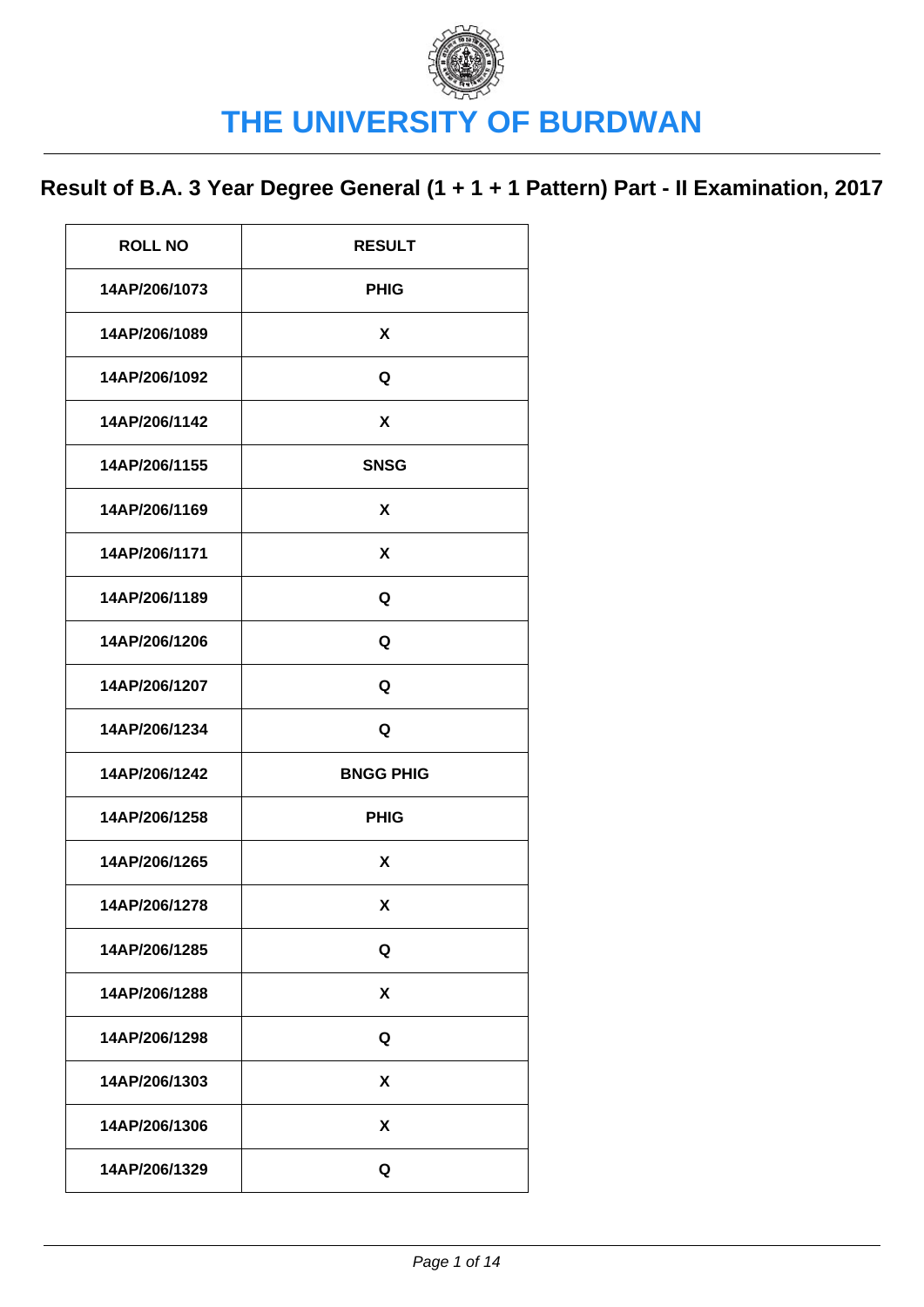| <b>ROLL NO</b> | <b>RESULT</b> |
|----------------|---------------|
| 14AP/206/1333  | <b>PHIG</b>   |
| 14AP/206/1334  | X             |
| 14AP/206/1344  | X             |
| 14AP/206/1345  | X             |
| 14AP/206/1348  | X             |
| 14AP/206/1359  | X             |
| 14AP/206/1417  | <b>BNGG</b>   |
| 14AP/206/1421  | X             |
| 14AP/206/1436  | Q             |
| 14AP/206/1439  | X             |
| 14AP/206/1452  | X             |
| 14AP/206/1460  | X             |
| 14AP/206/1462  | X             |
| 14AP/206/1473  | X             |
| 15AP/206/1004  | X             |
| 15AP/206/1015  | X             |
| 15AP/206/1018  | Q             |
| 15AP/206/1034  | <b>PNC</b>    |
| 15AP/206/1035  | <b>PNC</b>    |
| 15AP/206/1037  | X             |
| 15AP/206/1049  | <b>PNC</b>    |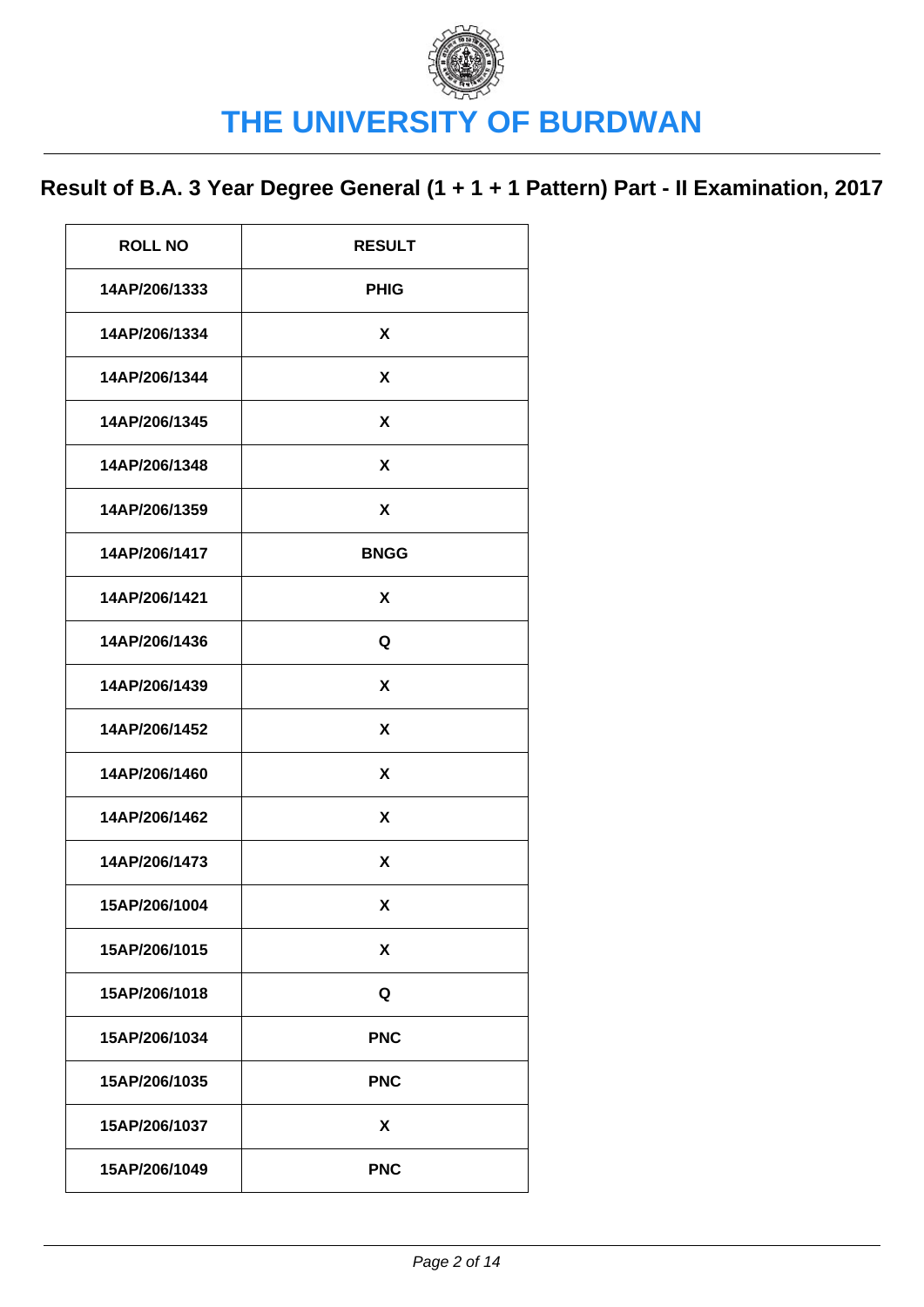| <b>ROLL NO</b> | <b>RESULT</b>    |
|----------------|------------------|
| 15AP/206/1057  | <b>PNC</b>       |
| 15AP/206/1059  | X                |
| 15AP/206/1074  | <b>PHIG SNSG</b> |
| 15AP/206/1087  | <b>PNC</b>       |
| 15AP/206/1092  | X                |
| 15AP/206/1097  | X                |
| 15AP/206/1103  | <b>PNC</b>       |
| 15AP/206/1111  | <b>PNC</b>       |
| 15AP/206/1114  | <b>PNC</b>       |
| 15AP/206/1115  | Q                |
| 15AP/206/1123  | <b>PHIG</b>      |
| 15AP/206/1127  | X                |
| 15AP/206/1141  | X                |
| 15AP/206/1145  | <b>PNC</b>       |
| 15AP/206/1150  | <b>PNC</b>       |
| 15AP/206/1158  | X                |
| 15AP/206/1163  | X                |
| 15AP/206/1167  | <b>PNC</b>       |
| 15AP/206/1198  | X                |
| 15AP/206/1200  | Q                |
| 15AP/206/1206  | <b>PHIG</b>      |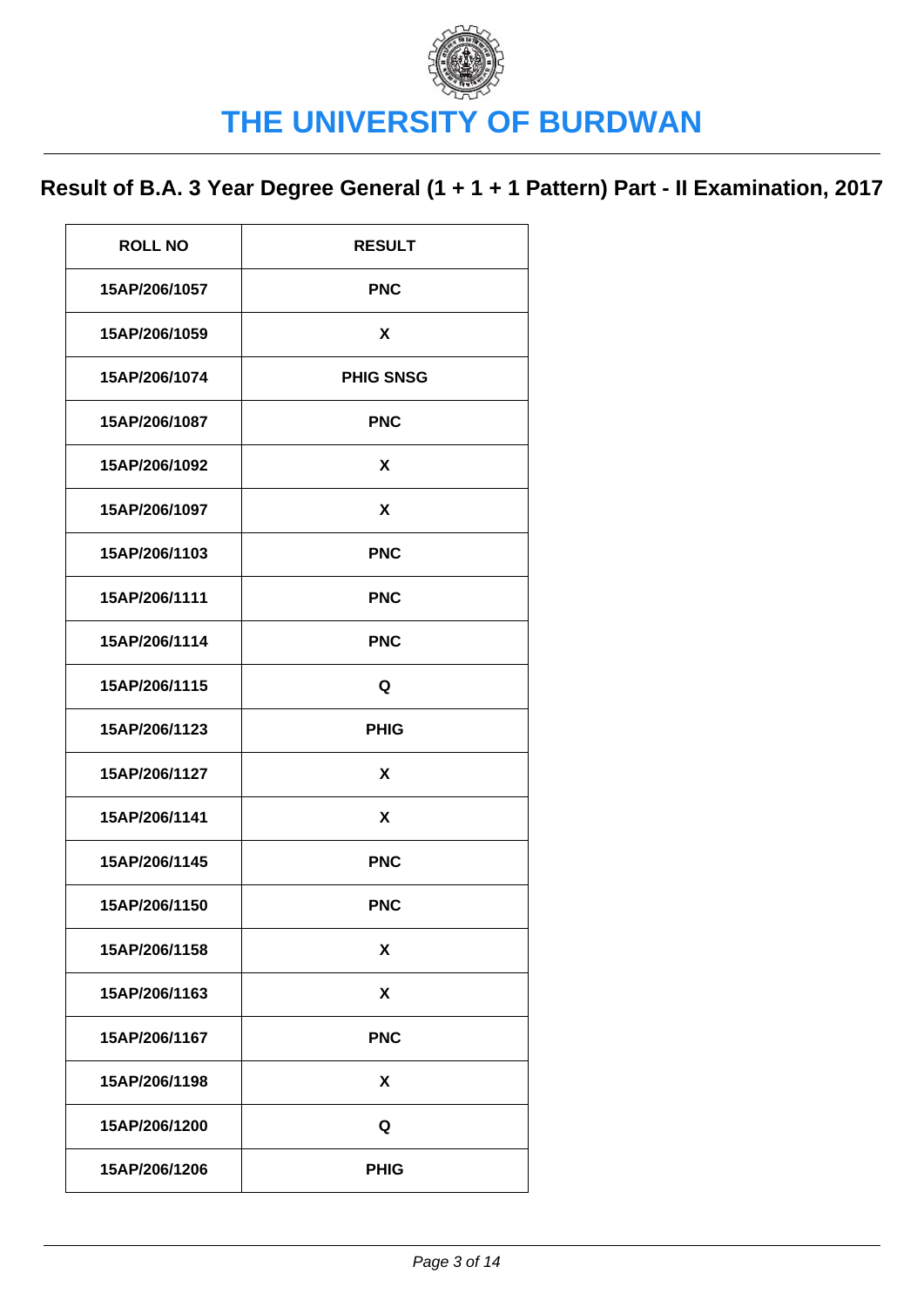| <b>ROLL NO</b> | <b>RESULT</b>    |
|----------------|------------------|
| 15AP/206/1216  | X                |
| 15AP/206/1226  | <b>PNC</b>       |
| 15AP/206/1233  | Q                |
| 15AP/206/1235  | Q                |
| 15AP/206/1249  | <b>PNC</b>       |
| 15AP/206/1258  | <b>SNSG</b>      |
| 15AP/206/1275  | Q                |
| 15AP/206/1277  | <b>PNC</b>       |
| 15AP/206/1282  | <b>PNC</b>       |
| 15AP/206/1311  | <b>PHIG</b>      |
| 15AP/206/1315  | <b>PNC</b>       |
| 15AP/206/1335  | <b>PNC</b>       |
| 15AP/206/1340  | <b>PNC</b>       |
| 15AP/206/1341  | <b>PHIG SNSG</b> |
| 15AP/206/1343  | Q                |
| 15AP/206/1349  | <b>PHIG SNSG</b> |
| 15AP/206/1388  | <b>PNC</b>       |
| 15AP/206/1399  | <b>PNC</b>       |
| 15AP/206/1400  | <b>SNSG</b>      |
| 15AP/206/1402  | X                |
| 15AP/206/1406  | X                |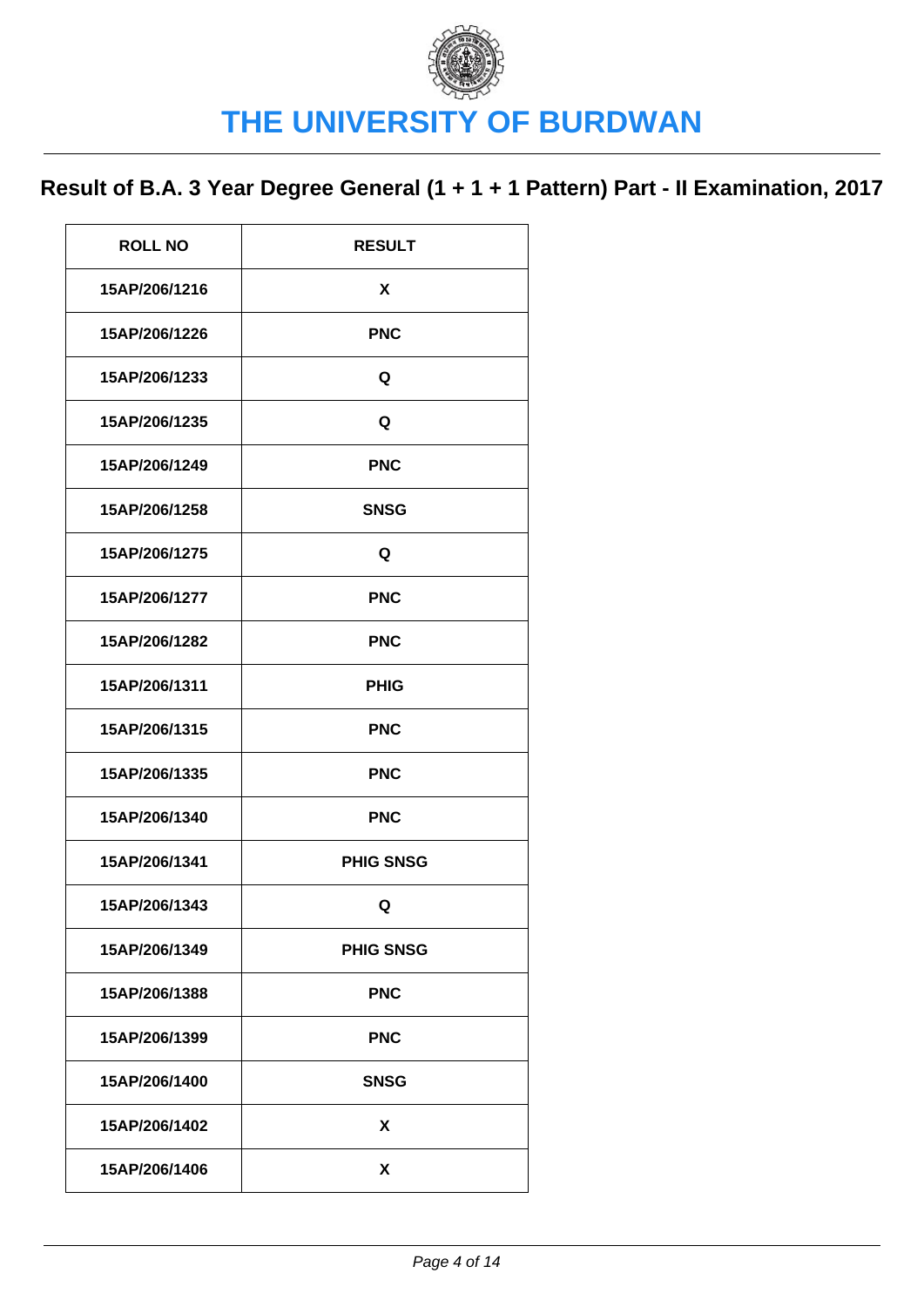| <b>ROLL NO</b> | <b>RESULT</b> |
|----------------|---------------|
| 15AP/206/1416  | <b>PNC</b>    |
| 15AP/206/1428  | Q             |
| 15AP/206/1429  | <b>PNC</b>    |
| 15AP/206/1448  | X             |
| 15AP/206/1452  | Q             |
| 15AP/206/1453  | <b>PNC</b>    |
| 15AP/206/1466  | <b>SNSG</b>   |
| 15AP/206/1468  | X             |
| 15AP/206/1471  | X             |
| 15AP/206/1474  | <b>HISG</b>   |
| 15AP/206/1478  | <b>PNC</b>    |
| 15AP/206/1479  | X             |
| 15AP/206/1497  | <b>PLSG</b>   |
| 15AP/206/1500  | <b>PNC</b>    |
| 15AP/206/1505  | X             |
| 15AP/206/1510  | Q             |
| 15AP/206/1513  | X             |
| 15AP/206/1518  | <b>SNSG</b>   |
| 15AP/206/1532  | <b>PNC</b>    |
| 16AP/206/1002  | Q             |
| 16AP/206/1003  | X             |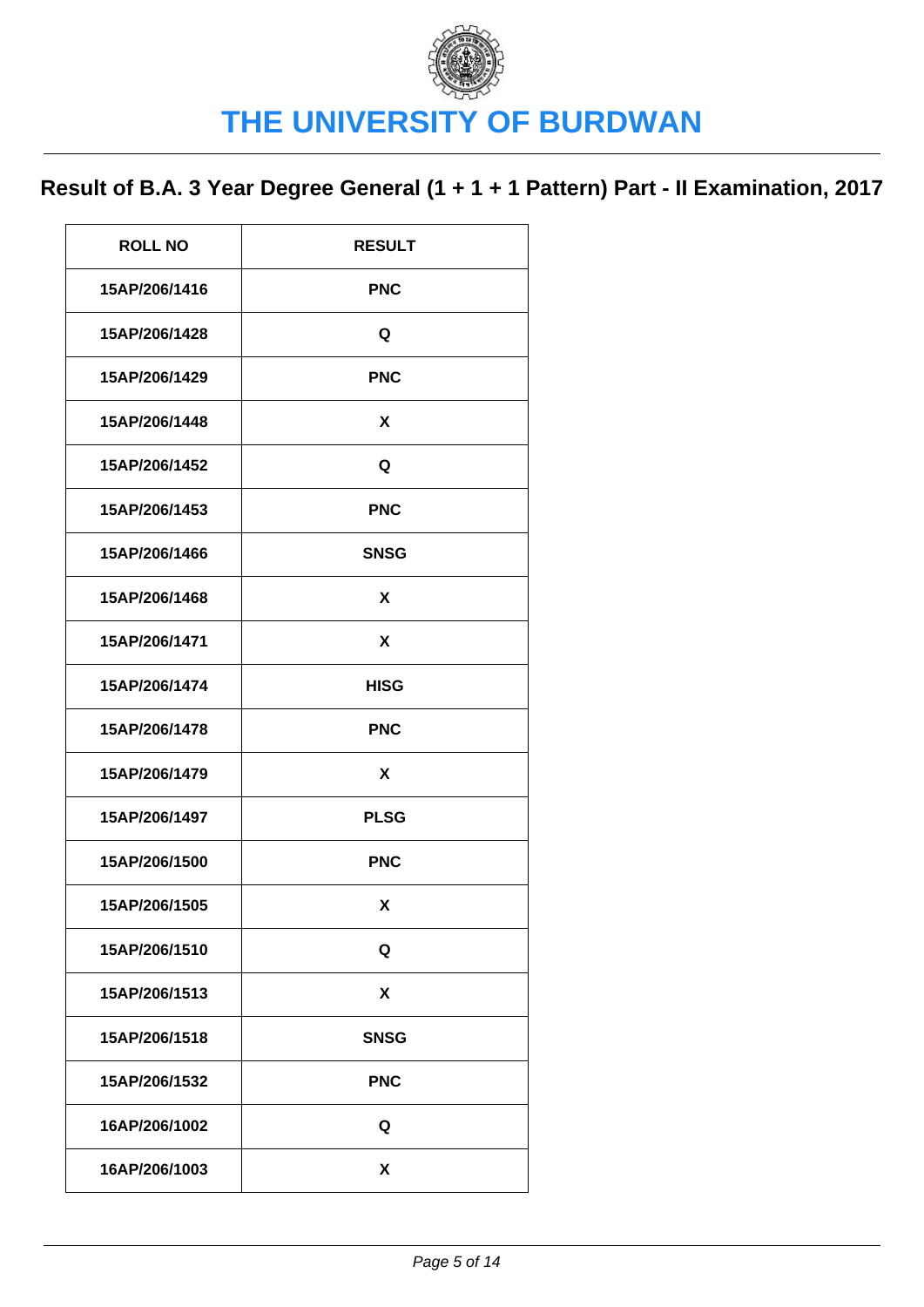| <b>ROLL NO</b> | <b>RESULT</b>    |
|----------------|------------------|
| 16AP/206/1004  | Q                |
| 16AP/206/1005  | Q                |
| 16AP/206/1006  | <b>BNGG PHIG</b> |
| 16AP/206/1007  | <b>SNSG</b>      |
| 16AP/206/1008  | X                |
| 16AP/206/1009  | Q                |
| 16AP/206/1010  | X                |
| 16AP/206/1014  | X                |
| 16AP/206/1017  | X                |
| 16AP/206/1022  | X                |
|                |                  |
| 16AP/206/1029  | <b>PHIG SNSG</b> |
| 16AP/206/1031  | <b>PHIG SNSG</b> |
| 16AP/206/1034  | Q                |
| 16AP/206/1035  | <b>SNSG</b>      |
| 16AP/206/1037  | X                |
| 16AP/206/1039  | X                |
| 16AP/206/1041  | Q                |
| 16AP/206/1043  | X                |
| 16AP/206/1046  | X                |
| 16AP/206/1047  | <b>PHIG</b>      |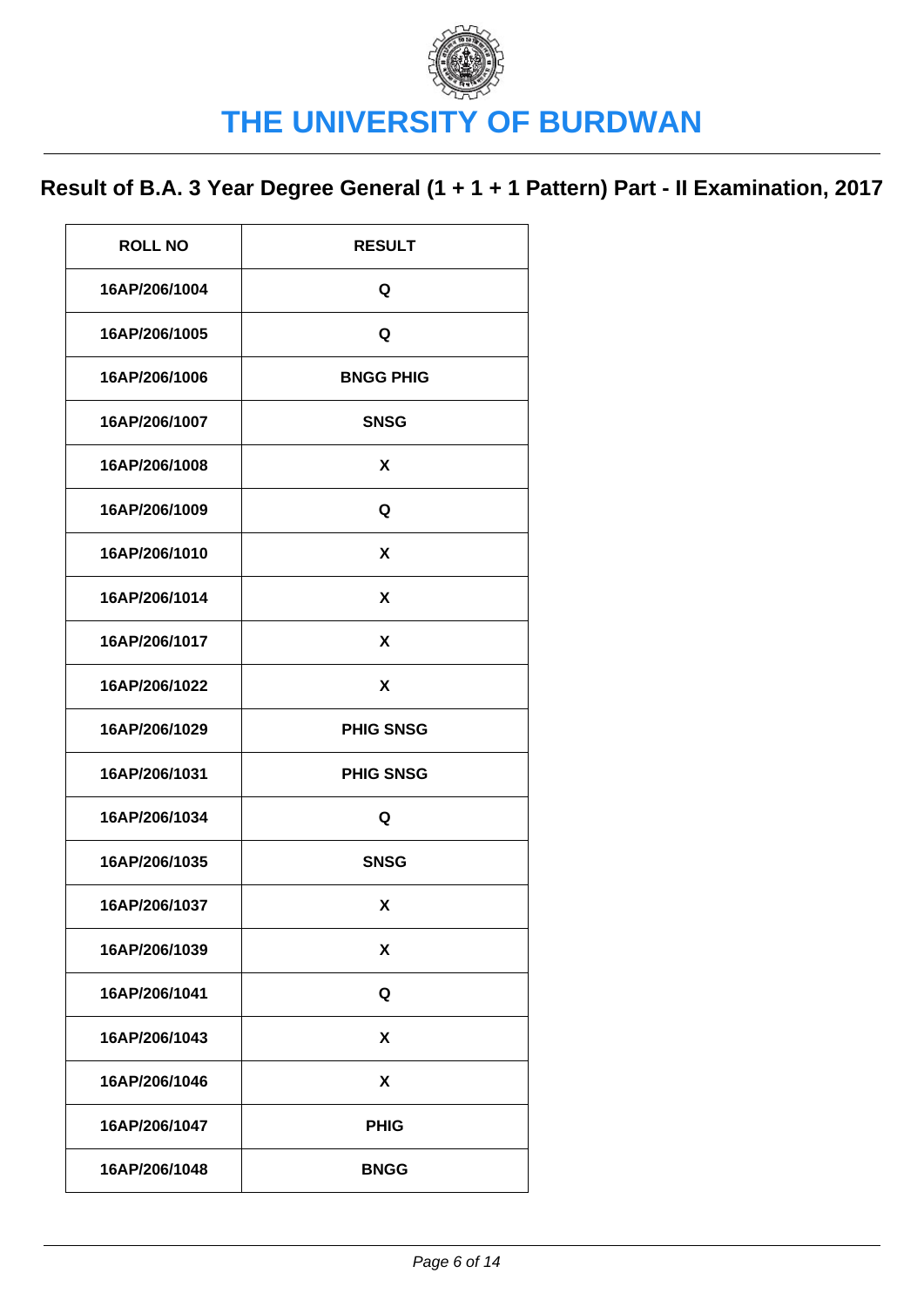| <b>ROLL NO</b> | <b>RESULT</b>    |
|----------------|------------------|
| 16AP/206/1049  | X                |
| 16AP/206/1050  | X                |
| 16AP/206/1052  | X                |
| 16AP/206/1055  | X                |
| 16AP/206/1058  | Q                |
| 16AP/206/1059  | <b>SNSG</b>      |
| 16AP/206/1061  | Q                |
| 16AP/206/1062  | <b>BNGG</b>      |
| 16AP/206/1065  | Q                |
| 16AP/206/1066  | <b>BNGG</b>      |
| 16AP/206/1069  | X                |
| 16AP/206/1072  | X                |
| 16AP/206/1073  | X                |
| 16AP/206/1075  | <b>PHIG</b>      |
| 16AP/206/1076  | X                |
| 16AP/206/1083  | <b>PHIG SNSG</b> |
| 16AP/206/1084  | X                |
| 16AP/206/1085  | X                |
| 16AP/206/1092  | X                |
| 16AP/206/1093  | <b>BNGG SNSG</b> |
| 16AP/206/1099  | X                |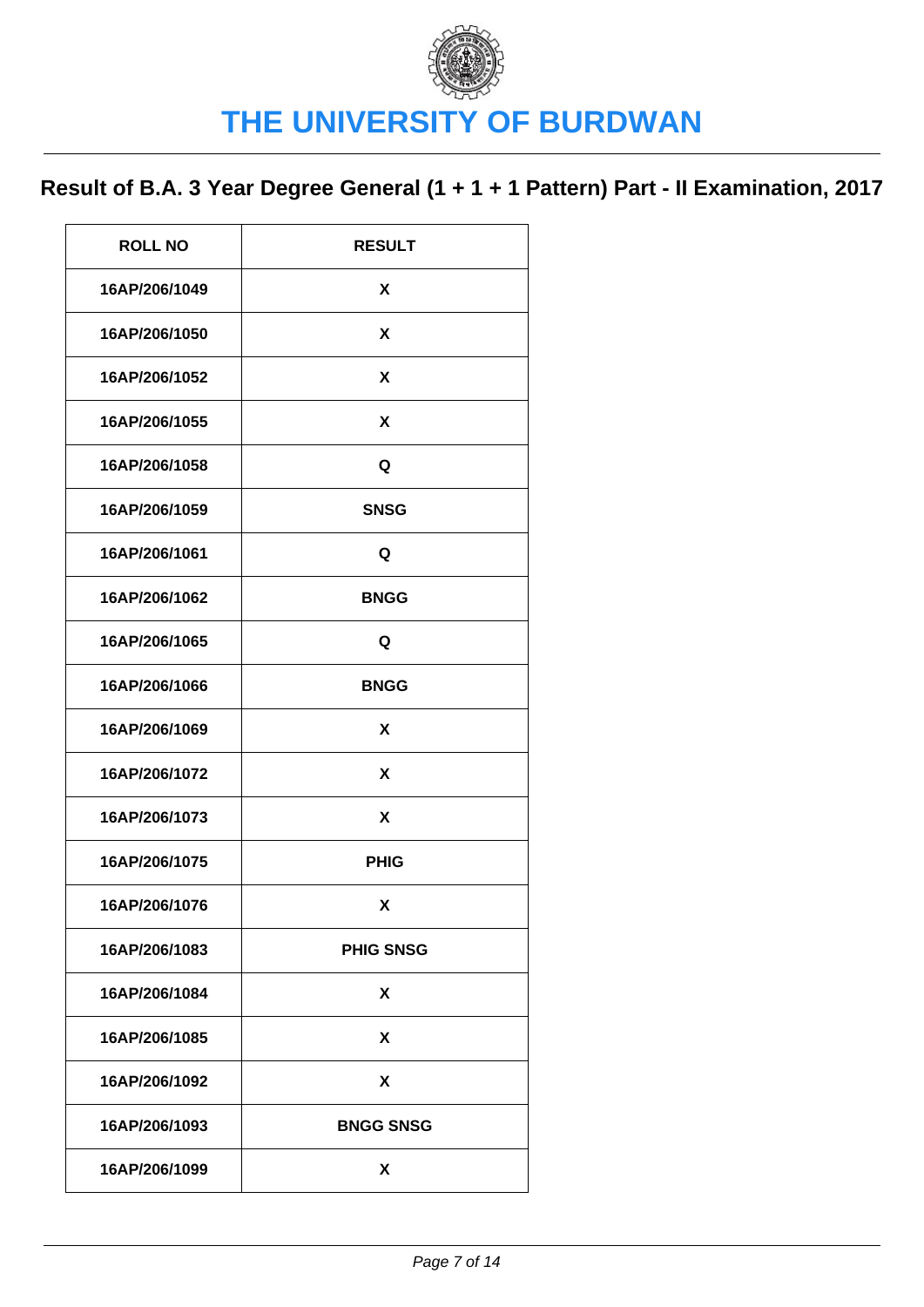| <b>ROLL NO</b> | <b>RESULT</b> |
|----------------|---------------|
| 16AP/206/1100  | X             |
| 16AP/206/1103  | <b>PHIG</b>   |
| 16AP/206/1104  | <b>SNSG</b>   |
| 16AP/206/1105  | X             |
| 16AP/206/1107  | X             |
| 16AP/206/1108  | X             |
| 16AP/206/1109  | Q             |
| 16AP/206/1110  | X             |
| 16AP/206/1111  | X             |
| 16AP/206/1112  | X             |
| 16AP/206/1114  | X             |
| 16AP/206/1115  | X             |
| 16AP/206/1118  | X             |
| 16AP/206/1121  | X             |
| 16AP/206/1122  | X             |
| 16AP/206/1128  | X             |
| 16AP/206/1129  | X             |
| 16AP/206/1131  | X             |
| 16AP/206/1133  | X             |
| 16AP/206/1134  | X             |
| 16AP/206/1136  | <b>SNSG</b>   |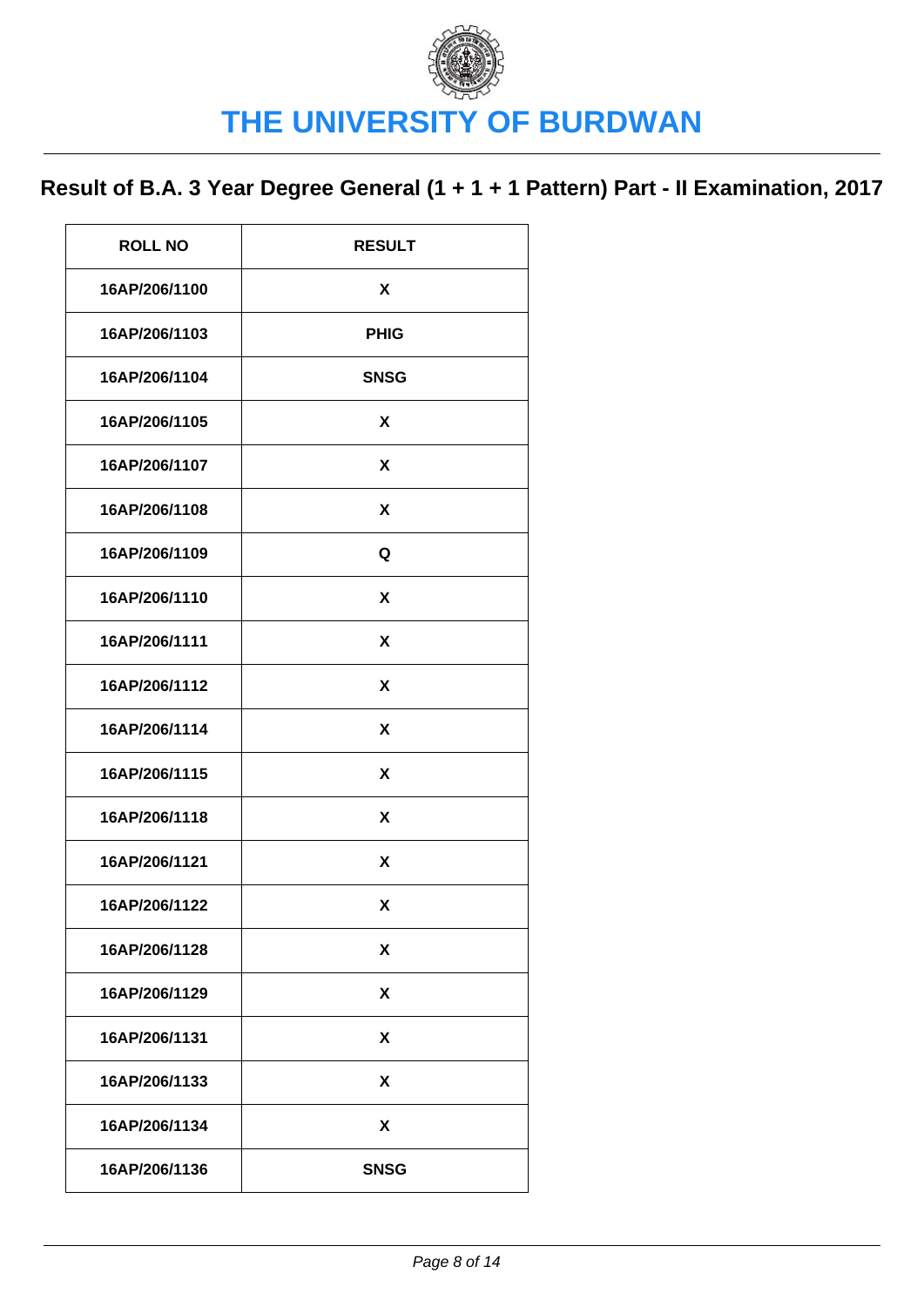| <b>ROLL NO</b> | <b>RESULT</b>    |
|----------------|------------------|
| 16AP/206/1141  | X                |
| 16AP/206/1144  | X                |
| 16AP/206/1145  | <b>BNGG SNSG</b> |
| 16AP/206/1148  | Q                |
| 16AP/206/1149  | X                |
| 16AP/206/1152  | X                |
| 16AP/206/1153  | X                |
| 16AP/206/1154  | <b>SNSG</b>      |
| 16AP/206/1155  | X                |
| 16AP/206/1156  | X                |
| 16AP/206/1157  | <b>SNSG</b>      |
| 16AP/206/1159  | <b>BNGG PHIG</b> |
| 16AP/206/1163  | <b>BNGG</b>      |
| 16AP/206/1164  | X                |
| 16AP/206/1168  | X                |
| 16AP/206/1171  | X                |
| 16AP/206/1172  | <b>PHIG SNSG</b> |
| 16AP/206/1175  | <b>BNGG PHIG</b> |
| 16AP/206/1176  | <b>BNGG PHIG</b> |
| 16AP/206/1177  | X                |
| 16AP/206/1181  | <b>PHIG SNSG</b> |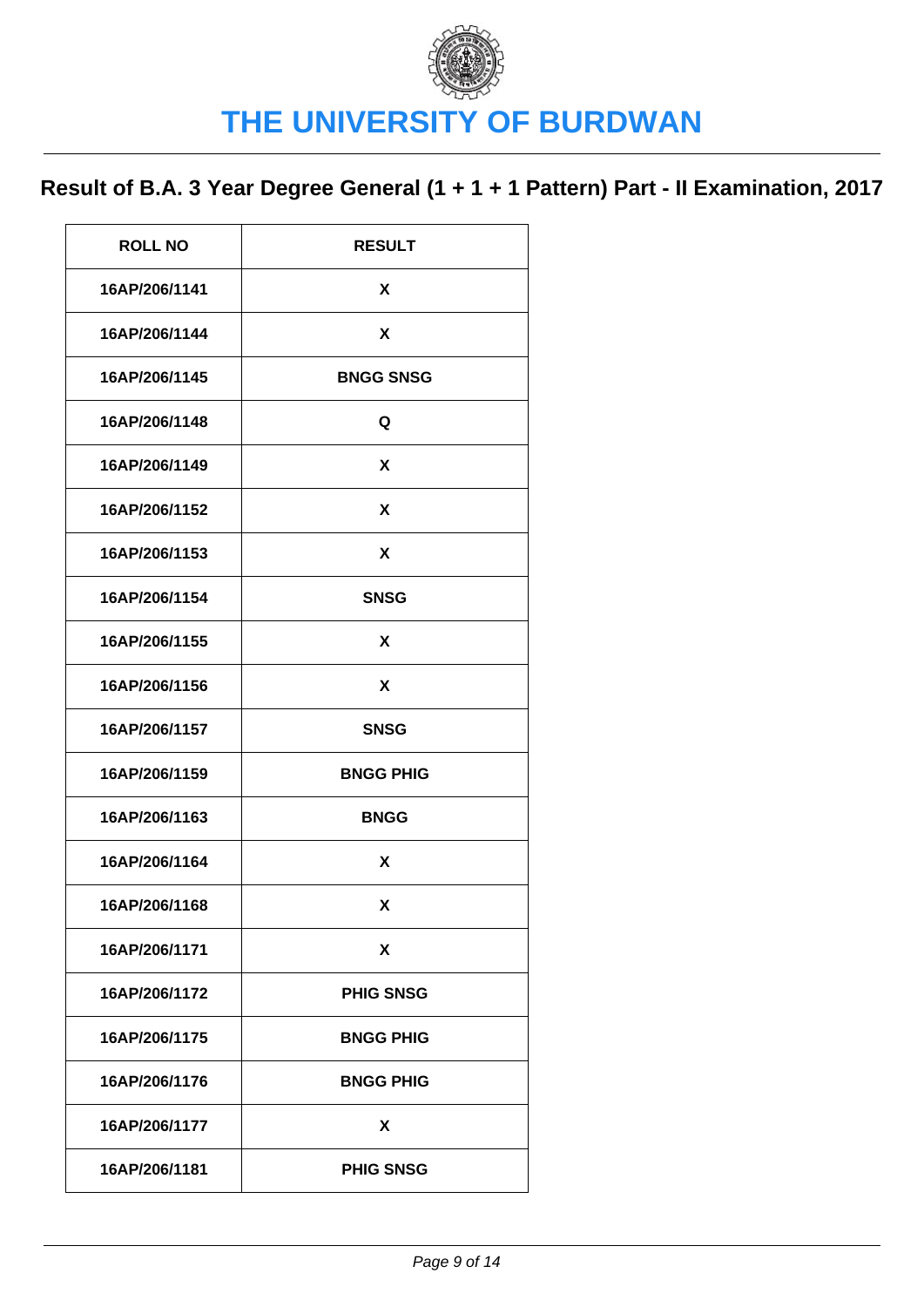| <b>ROLL NO</b> | <b>RESULT</b>    |
|----------------|------------------|
| 16AP/206/1182  | <b>BNGG SNSG</b> |
| 16AP/206/1186  | X                |
| 16AP/206/1187  | <b>PHIG SNSG</b> |
| 16AP/206/1190  | <b>SNSG</b>      |
| 16AP/206/1191  | <b>SNSG</b>      |
| 16AP/206/1192  | X                |
| 16AP/206/1193  | Q                |
| 16AP/206/1194  | <b>BNGG HISG</b> |
| 16AP/206/1196  | X                |
| 16AP/206/1198  | Q                |
| 16AP/206/1200  | <b>BNGG</b>      |
| 16AP/206/1201  | Q                |
| 16AP/206/1202  | <b>HISG PHIG</b> |
| 16AP/206/1203  | <b>PHIG</b>      |
| 16AP/206/1204  | Q                |
| 16AP/206/1205  | X                |
| 16AP/206/1206  | <b>PHIG SNSG</b> |
| 16AP/206/1220  | Q                |
| 16AP/206/1225  | X                |
| 16AP/206/1228  | <b>PHIG</b>      |
| 16AP/206/1231  | X                |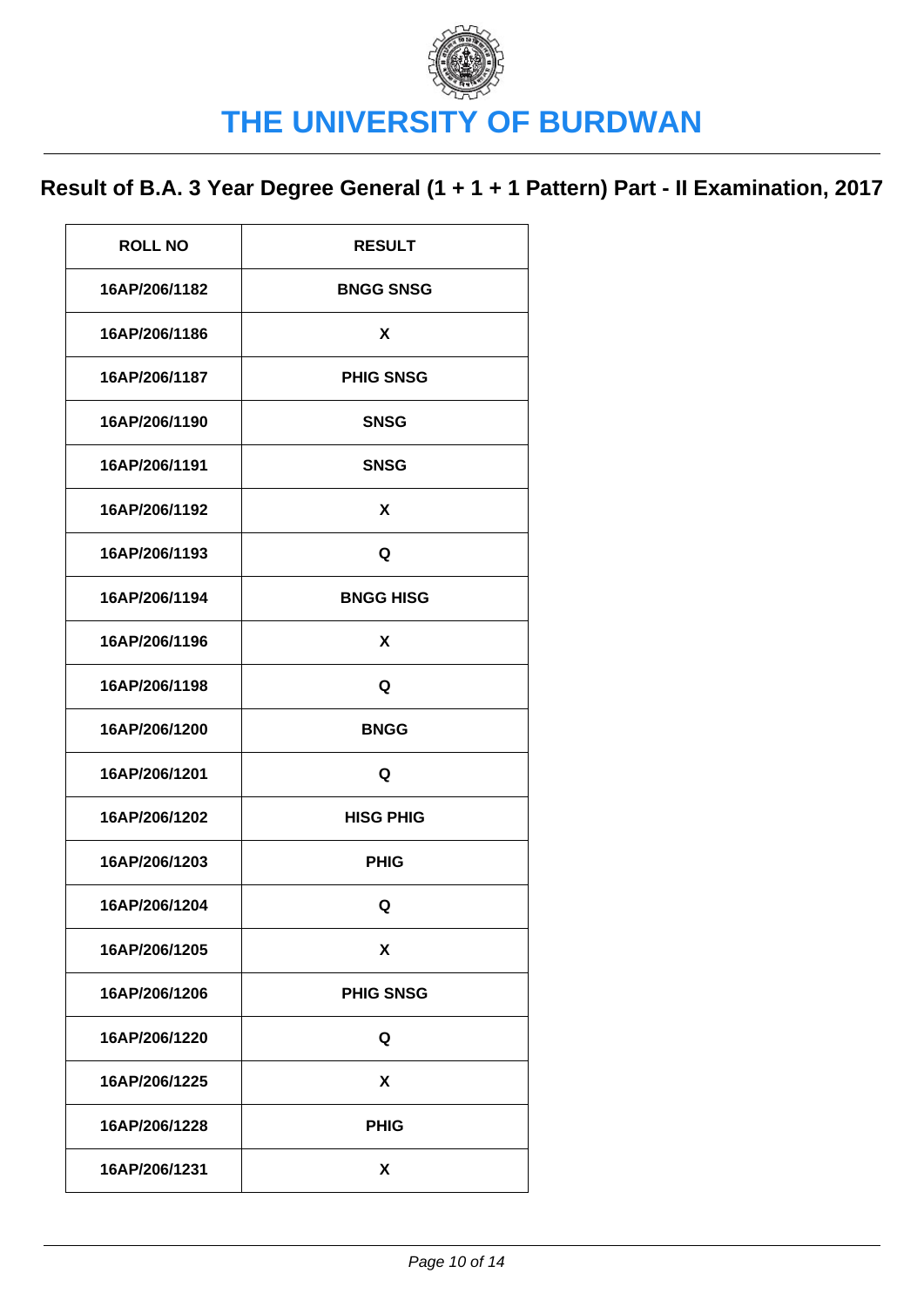| <b>ROLL NO</b> | <b>RESULT</b>    |
|----------------|------------------|
| 16AP/206/1233  | X                |
| 16AP/206/1234  | <b>PHIG</b>      |
| 16AP/206/1235  | Q                |
| 16AP/206/1237  | Q                |
| 16AP/206/1238  | Q                |
| 16AP/206/1240  | X                |
| 16AP/206/1242  | <b>PHIG SNSG</b> |
| 16AP/206/1244  | <b>HISG PHIG</b> |
| 16AP/206/1245  | X                |
| 16AP/206/1246  | <b>BNGG SNSG</b> |
|                |                  |
| 16AP/206/1247  | X                |
| 16AP/206/1248  | <b>SNSG</b>      |
| 16AP/206/1250  | <b>PHIG</b>      |
| 16AP/206/1251  | <b>BNGG PHIG</b> |
| 16AP/206/1253  | X                |
| 16AP/206/1256  | X                |
| 16AP/206/1258  | <b>PHIG</b>      |
| 16AP/206/1260  | <b>BNGG PHIG</b> |
| 16AP/206/1265  | X                |
| 16AP/206/1266  | X                |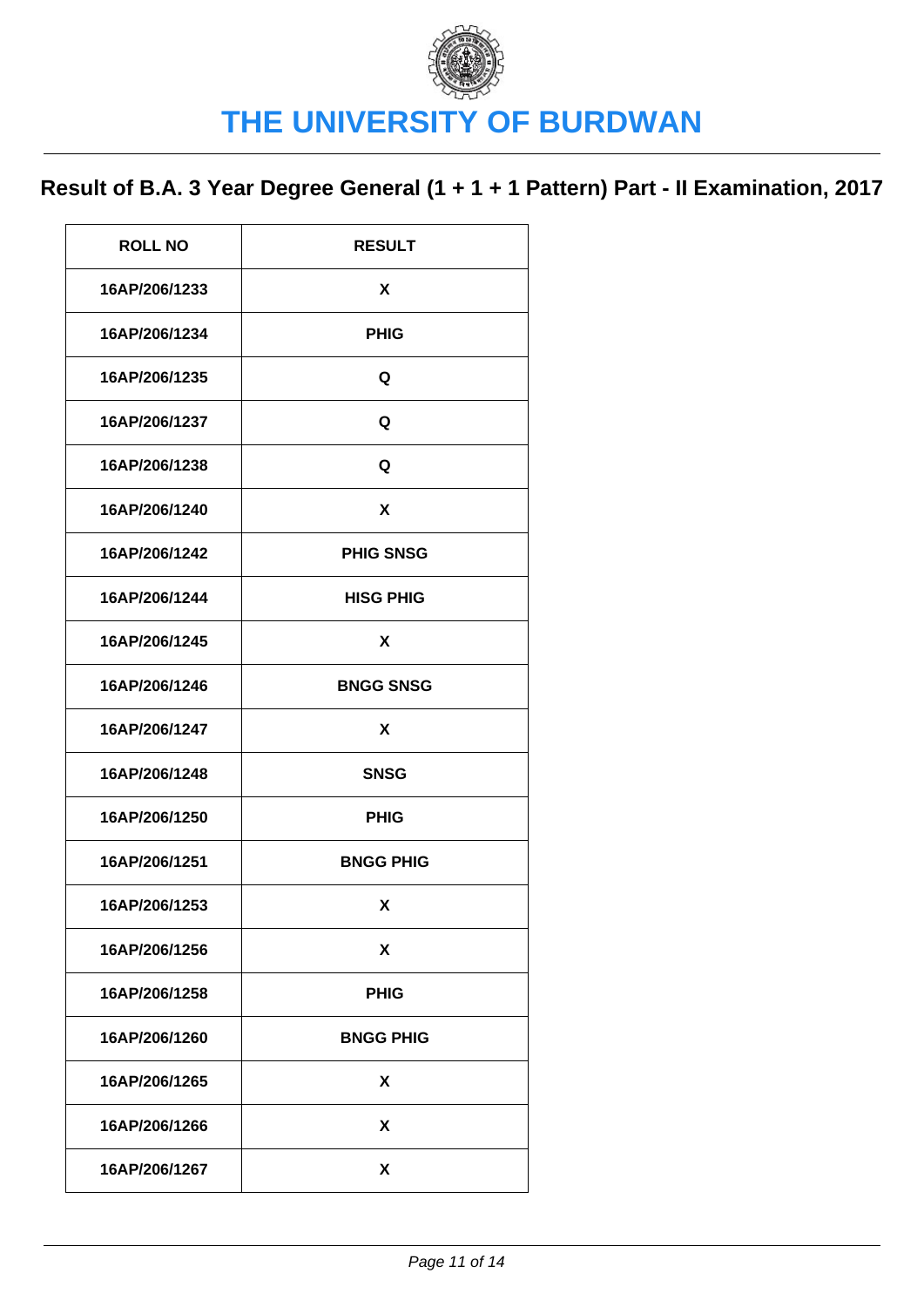| <b>ROLL NO</b> | <b>RESULT</b>    |
|----------------|------------------|
| 16AP/206/1268  | <b>PHIG SNSG</b> |
| 16AP/206/1269  | <b>SNSG</b>      |
| 16AP/206/1270  | <b>PHIG</b>      |
| 16AP/206/1272  | X                |
| 16AP/206/1273  | Q                |
| 16AP/206/1275  | <b>SNSG</b>      |
| 16AP/206/1276  | Q                |
| 16AP/206/1277  | X                |
| 16AP/206/1278  | X                |
| 16AP/206/1283  | X                |
| 16AP/206/1285  | X                |
| 16AP/206/1287  | <b>PHIG SNSG</b> |
| 16AP/206/1291  | Q                |
| 16AP/206/1292  | X                |
| 16AP/206/1293  | Q                |
| 16AP/206/1295  | Q                |
| 16AP/206/1297  | X                |
| 16AP/206/1301  | X                |
| 16AP/206/1302  | X                |
| 16AP/206/1307  | χ                |
| 16AP/206/1308  | X                |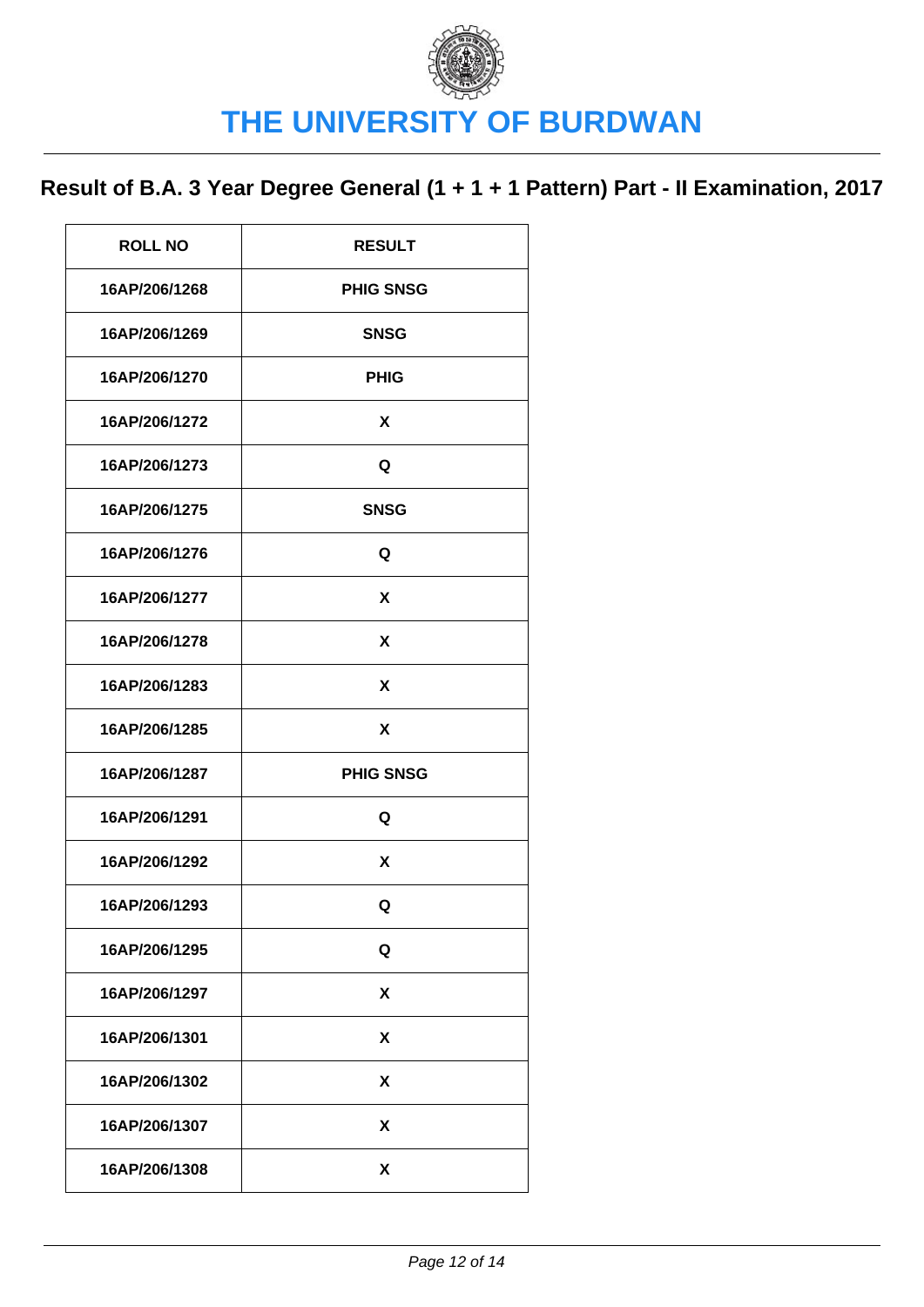| <b>ROLL NO</b> | <b>RESULT</b>    |
|----------------|------------------|
| 16AP/206/1309  | X                |
| 16AP/206/1310  | <b>PHIG</b>      |
| 16AP/206/1312  | Q                |
| 16AP/206/1315  | X                |
| 16AP/206/1316  | X                |
| 16AP/206/1317  | Q                |
| 16AP/206/1318  | <b>PHIG</b>      |
| 16AP/206/1320  | <b>BNGG</b>      |
| 16AP/206/1322  | X                |
| 16AP/206/1323  | X                |
| 16AP/206/1326  | X                |
| 16AP/206/1328  | X                |
| 16AP/206/1329  | <b>SNSG</b>      |
| 16AP/206/1331  | <b>PHIG SNSG</b> |
| 16AP/206/1335  | X                |
| 16AP/206/1336  | X                |
| 16AP/206/1339  | <b>BNGG SNSG</b> |
| 16AP/206/1340  | X                |
| 16AP/206/1342  | Q                |
| 16AP/206/1344  | X                |
| 16AP/206/1345  | <b>PHIG</b>      |